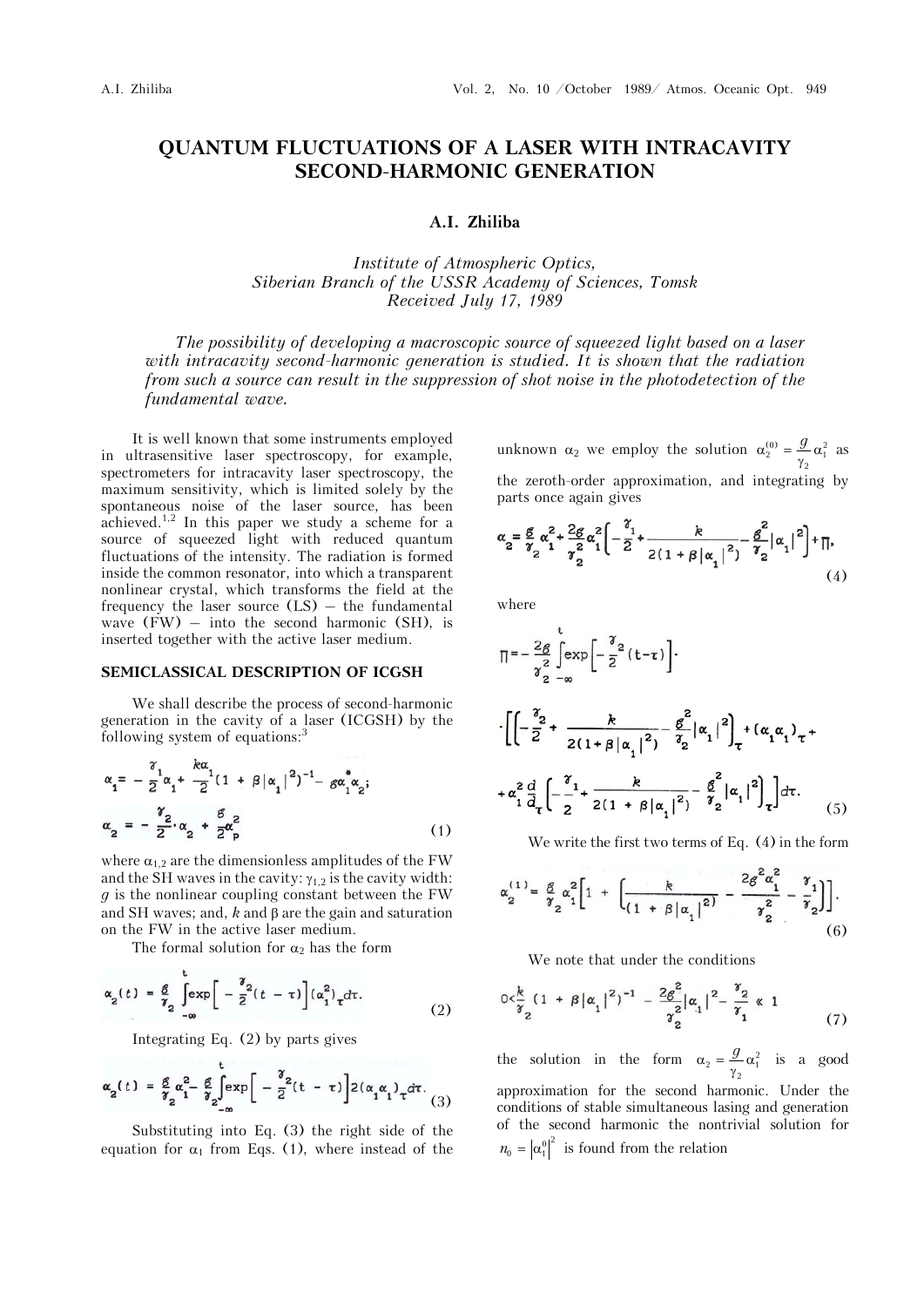$$
\Psi = 2\varphi_1 - \varphi_2, \quad \Psi = 0; \tag{8}
$$

$$
\gamma_1 + \frac{2g^2}{\gamma_2^2} n_0 = \frac{k}{1 + \beta I_0} . \tag{9}
$$

We introduce the following notation:  $\eta = \frac{2g^2}{r^2}$  $\eta = \frac{2g^2}{\gamma^2} n_0$ is the SHC coefficient and  $I = \beta n_0$ . It is well known that in the absence of ICGSH there exists an optimal cavity width  $\gamma_1^{\text{opt}} = \frac{k}{1 + I_0}$ . The SHC coefficient is related as follows with the parameters of the system:

$$
\eta = \frac{1}{2} \left[ \frac{\gamma_1^{\text{opt}}}{\gamma_2} - \frac{\gamma_1}{\gamma_2} \right] \tag{10}
$$

We shall study the case when radiation at the frequency w is trapped in the cavity ( $\gamma_1 = 0$ ) and is completely converted into the second harmonic. In order that the system described above generate the second harmonic in the optimal regime the condition  $\gamma_2 = \gamma_1^{\text{opt}}$  must be satisfied. From here it follows that  $\eta^{\text{max}} = 0.5$ . Starting from Eq. (1) we shall write an equation for  $n = |\alpha_1|^2$  and based on it the linearized equation for  $v (n = n_0 + v; v \ll n_0)$ :

$$
\nu = -\Gamma_1 \nu; \tag{11}
$$

$$
\Gamma_1 = I_0 \frac{\gamma_1 + 2\eta \gamma_2}{1 + I_0} \tag{12}
$$

For  $\eta = 0$  the expression (12) transforms into the well-known expression for the rate of damping of fluctuations of the number of photons generated by the laser.<sup>4</sup>

#### **QUANTUM DESCRIPTION OF ICGSH**

We shall use the Fokker-Plank equation (FPE) for the positive-definite Glauber phase density  $\rho_{\alpha\alpha} = \langle \alpha | \rho^{\rm F} | \alpha \rangle^{5,6}$  to analyze the statistical properties of the light source:

$$
\frac{d\rho_{\alpha\alpha}}{dt} = \left[\frac{d}{d\alpha}\left(\frac{\gamma_1}{2}\alpha_1 - \frac{k\alpha_1}{2(1+\beta|\alpha_1|^2} + g\alpha_1^*\alpha_2\right) + c.\ s\right]\rho_{\alpha\alpha} +
$$

$$
+ \left[\frac{d^2}{d\alpha_2}\left(\frac{\gamma_2}{2}\alpha_2 - \frac{g}{2}\alpha_1^2\right) + c.\ s.\right]\rho_{\alpha\alpha} + \gamma_1(\langle n_1^T \rangle + 1)\frac{d^2\rho_{\alpha\alpha}}{d\alpha_1 d\alpha_1^*} +
$$

$$
+ \left[\frac{g}{2}\alpha_2^*\frac{d^2}{d\alpha_1^*2} + c.\ s.\ + \rho_{\text{las}}\right]\rho_{\alpha\alpha}.
$$
(13)

Analysis of the semiclassical system of equations (1) allows us to use in Eq. (13) the operation of adiabatic elimination of variables.<sup>4</sup> We shall transform in the equation obtained to polar coordinates  $\alpha = \sqrt{n}e^{i\varphi}$ . Under the conditions of stationary lasing stable values of  $n_0$  and  $\Psi_0$  are established. For this reason it can be assumed that the fluctuations  $v = n - n_0$ ,  $\delta \Psi = \Psi - \Psi_0$ , determined by  $\rho_{\alpha \alpha}$ , are small. Taking this into account and making the assumption that the amplitude fluctuations, are independent of the phase fluctuation, i.e.,  $\rho_{\alpha\alpha} = R\Phi$ , we obtain based on Eq. (13) a linearized equation for *R*:

$$
R = \Gamma_1 \left[ \frac{dvR}{dv} + \langle v^2 \rangle_A \frac{d^2R}{dv^2} \right],
$$
 (14)

where

$$
\langle v^2 \rangle = n_0 \bigg[ I_0^{-1} - \frac{1 + I_0^{-1}}{2(1 + \gamma_1/\gamma_2 \eta)} + 2 \bigg]. \tag{15}
$$

Here the expression for  $\Gamma_1$  has the form (12). Using the relation  $\langle v^2 \rangle_A = \langle v^2 \rangle_N + 2n_0 + 1$  we obtain an expression for  $\langle v^2 \rangle_{N} = n_0 \delta_1$ , where  $\delta_1$  is a statistical parameter defined as  $\dot{\rho}_{1}=\frac{\left\langle n_{1}^{2}\right\rangle -\left\langle n_{1}\right\rangle ^{2}-\left\langle n_{1}\right\rangle }{\left\langle n_{1}\right\rangle }$  $\delta_1 = \frac{\langle n_1^2 \rangle - \langle n_1 \rangle^2 - \langle n_1 \rangle}{\langle n_1 \rangle}$ . For our

case  $\delta_1$  has the form

$$
\delta_1 = I_0^{-1} - 0.5(I_0^{-1} + 1)/(1 + 2\gamma_1/\gamma_2\eta). \tag{16}
$$

We note that in the absence of ICGSH, i.e., for  $\eta = 0$ , Eq. (16) transforms into the well-known expression  $\delta_1 = I_0^{-1}$  for a laser with no technical noise.<sup>4</sup> In the opposite case, i.e. when  $\frac{\gamma_1}{\gamma_2}$  $\frac{\gamma_1}{\gamma_2 \eta}$  = 1 (highly efficient ICGSH) the squeezing of the FW inside the cavity can reach the limiting value  $\delta_1 = -0.5$ . To calculate  $\delta_2$  we shall start from the operator analog of the system (1). The solution for  $\hat{a}$ <sup>2</sup> is obtained using the scheme (4)–(9). This makes it possible to determine  $\delta_2$ :

$$
\delta_2 = 4\eta \delta_1. \tag{17}
$$

It follows from Ref. 7 that shot noise can be suppressed in the low-frequency region of the power spectrum of the photocurrent, i.e., for  $\Gamma_2 \ll \Omega^2$ . If  $\Omega \rightarrow 0$ , then

$$
\langle i^2 \rangle = q \gamma n_2 \left[ 1 - \frac{2q \delta \gamma}{\Gamma} \right]. \tag{18}
$$

We substitute Eq. (12) into Eq. (18) and write the expression in the parentheses in Eq. (18) as

$$
k = 1 - 2q\delta_1(1 + I_0) / I_0(1 + 2\eta\gamma_2/\gamma_1). \tag{19}
$$

For real parameters of the source and receiver  $(q \approx 0.9; \eta = 25\%; \gamma_2/\gamma_1 = 5; I_0 = 10) 1 - k = 0.12,$ i.e., the shot noise in photodetection of the FW is reduced by 12%.